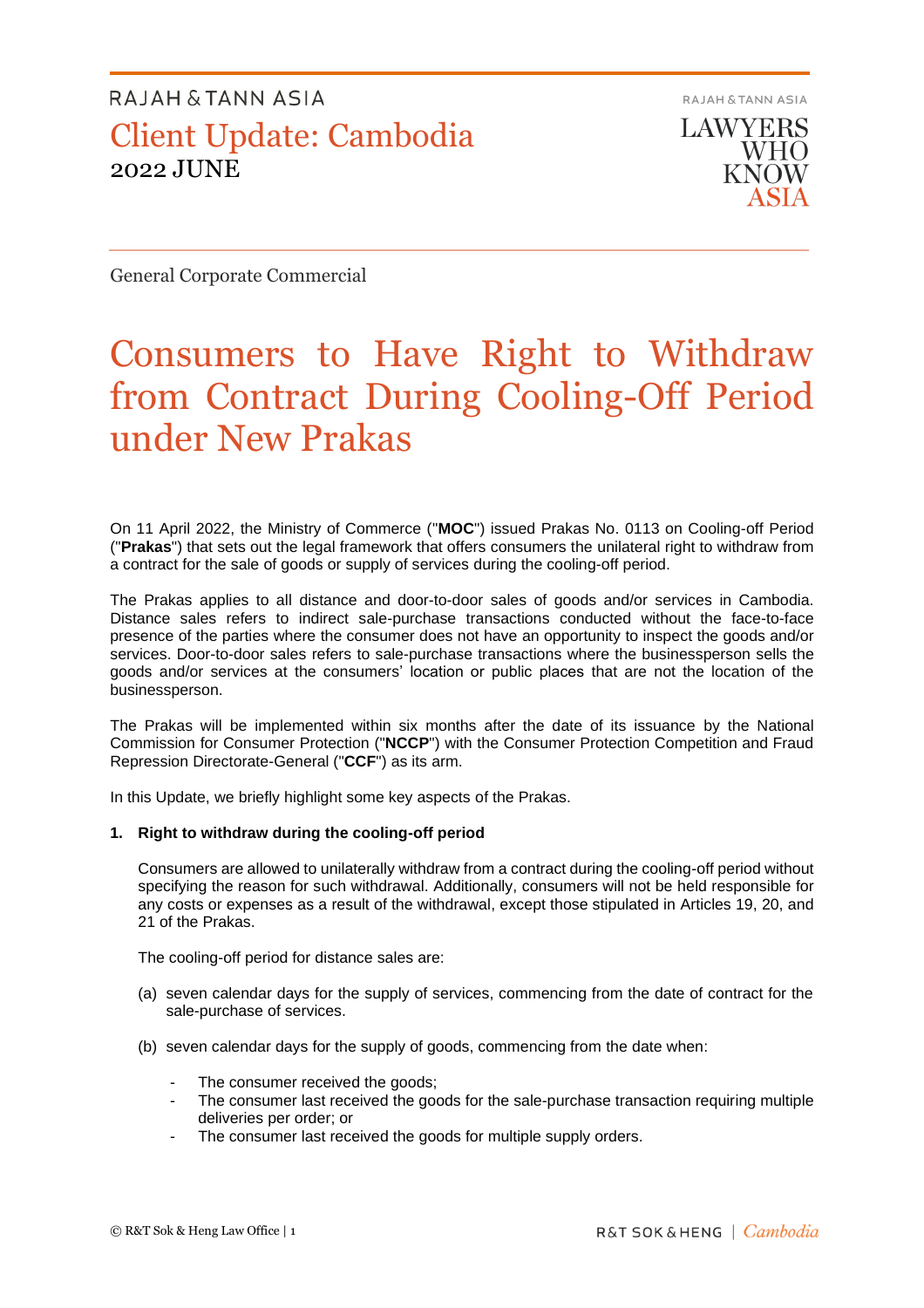



## General Corporate Commercial

The cooling-off period for the door-to-door sales is seven calendar days commencing from the date of the sale-purchase contract at the consumer's location.

#### **2. Exceptions to right of withdrawal**

The cooling-off period is not applicable to trial sales pursuant to Article 520 of the Civil Code of Cambodia.

In any event, the cooling-off period is not applicable to the supply of goods in the following circumstances:

- (a) Where the supply prices fluctuate during the cooling-off period on account of financial markets developments which are beyond the control of the businessperson;
- (b) Where the supply goods are produced as a special order by the consumer where the goods would not be otherwise produced without such order;
- (c) Good with short expiry that are for use for a duration not exceeding 30 days;
- (d) Perishable goods that have a shelf life not exceeding 30 days;
- (e) Goods where its package has been torn by the consumer and cannot be returned for sanitary or health reasons;
- (f) Supply of beverages;
- (g) Supply of audio, videos, or computer programs where the package has been torn by the consumer;
- (h) Supply of newspapers, leaflets, or magazines, except for regular sale-purchase contract for that publication;
- (i) Contracts signed at the time of a public auction;
- (j) Supply of digital content (letter) that is not contained in a physical device and which has been in use after obtaining prior consent and written waiver of rights from the consumer;
- (k) All contracts that are worth no more than KHR200,000 (approx. US\$50); and
- (l) Gifts and/or discounted goods.

The cooling-off period is also not applicable to the supply of services in the following circumstances:

- (a) The service is fully provided before the end of the cooling-off period, and prior consent and a written waiver of the withdrawal rights during the cooling-off period has been obtained from the consumer;
- (b) Costs of service fluctuate during the cooling-off period on account of financial markets developments which are beyond the control of the businessperson;
- (c) Urgent maintenance or repair work at the consumer's home and there are specific requests from the consumer to replace accessories;
- (d) Accommodation, freight, car rental, catering, or leisure activities to be provided on a specific date or time;
- (e) All banking services; and
- (f) All contracts that are worth no more than KHR200,000 (approx. US\$50).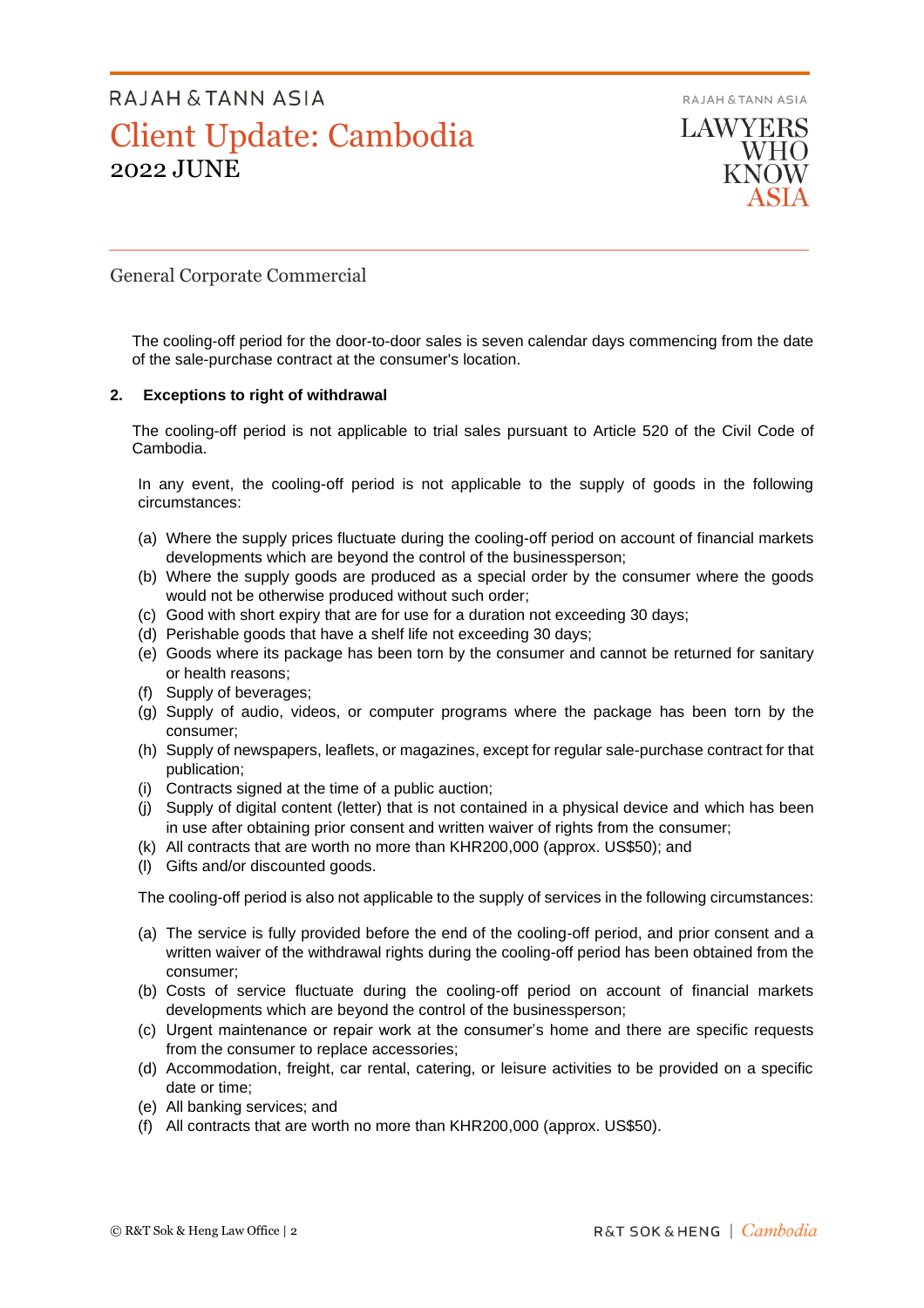RAJAH & TANN ASIA



General Corporate Commercial

#### **3. Consequences of withdrawal**

When a consumer exercises his/her right of withdrawal, the businessperson shall return the full sales price to the consumer within seven calendar days from the date of receipt of the returned goods, or from the date of receipt of the written notice of withdrawal from the consumer in the case of supply of services. It is to be noted that the businessperson shall not impose any conditions on the consumer to pay compensation for any damage when the consumer exercises his/her right of withdrawal, except as otherwise provided by the provisions of the Prakas.

Nonetheless, the consumer shall lose the right to withdraw if the goods are seriously damaged or cannot be sold back to the market because the goods have been used previously, or the consumer has failed to comply with the conditions set by the businessperson. In these instances, the consumer shall be responsible for the following expenses:

- Direct costs incurred in returning the goods, except when the goods are not in compliance with the sale-purchase agreement; and
- Any drop in the price of goods caused by damage to the goods by the consumer or noncompliance with the conditions set by the businessperson.

Where services are provided to the consumers, they will bear the costs incurred during their use of the services until the date of the notification of the withdrawal or until the end of a period not exceeding one month from the date specified in the contract to terminate the said services.

### **4. Penalties**

Sale-purchase contracts for distance or door-to-door sales that do not stipulate the consumer's right to withdraw during the cooling-off period shall be deemed as an act of non-compliance with consumer information standards and is subject to a provisional fine pursuant to Article 48 of the Law on Consumer Protection. This fine shall not exceed KHR10,000,000 (approx. US\$2,500).

Failure of a businessperson to return the sales price to the consumers within the period prescribed by the Prakas, or requiring further conditions for consumers to pay damages when exercising their right to withdraw shall be deemed as unfair practices. These are subject to provisional fine pursuant to Article 44 of the Law on Consumer Protection, which shall not exceed KHR50,000,000 (approx. US\$12,500).

If you have any queries on the above, please feel free to contact our team members below who will be happy to assist.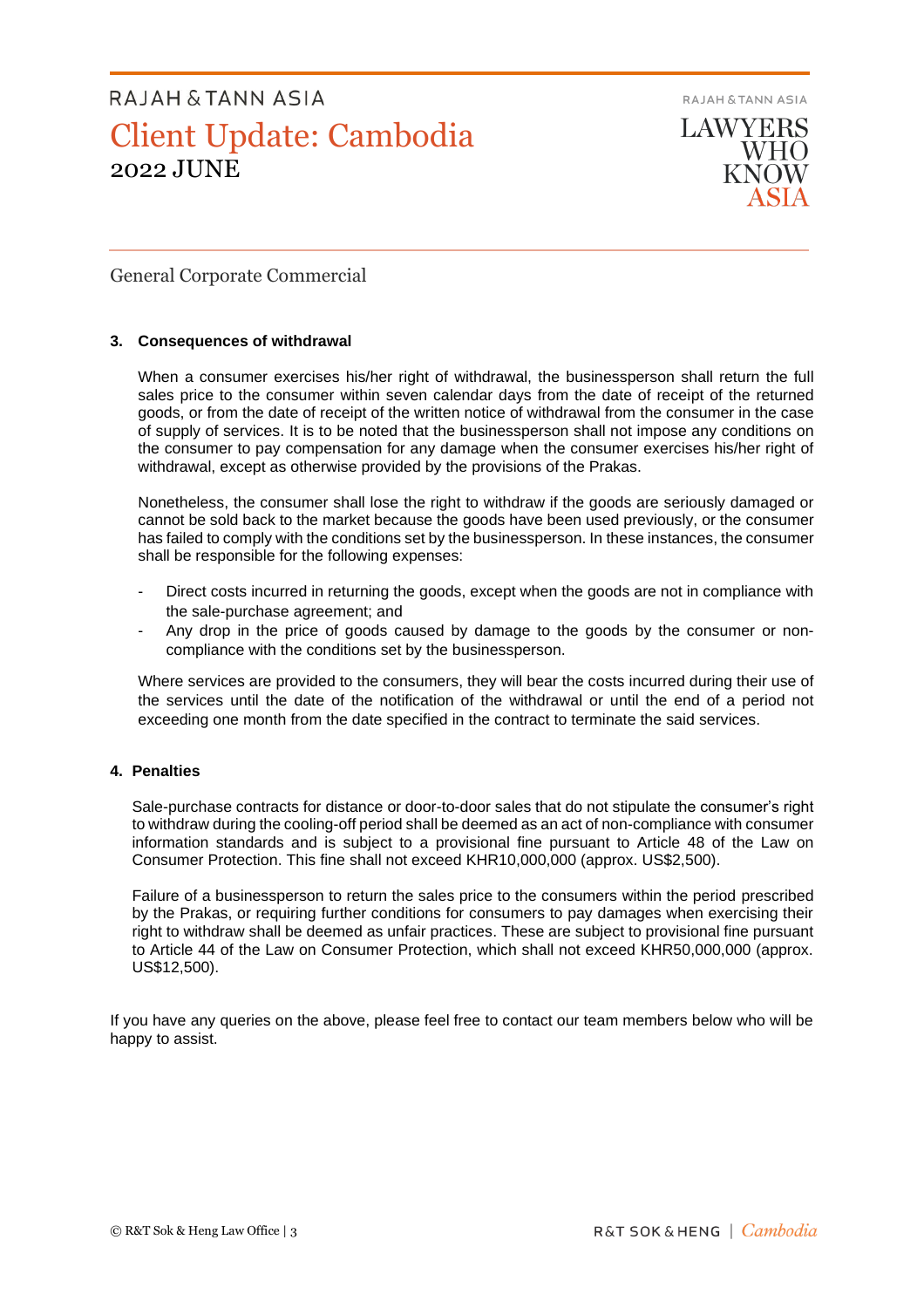RAJAH & TANN ASIA

**LAWYERS** WHO<br>KNOW **ASIA** 

# **Contacts**



#### **HENG Chhay** Managing Partner

T +855 23 963 112 / 113 F +855 23 963 116 [heng.chhay@rajahtann.com](mailto:heng.chhay@rajahtann.com)



#### **HOUT Sotheary** Partner

T +855 23 963 112/113 F +855 23 963 116 [hout.sotheary@rajahtann.com](mailto:hout.sotheary@rajahtann.com)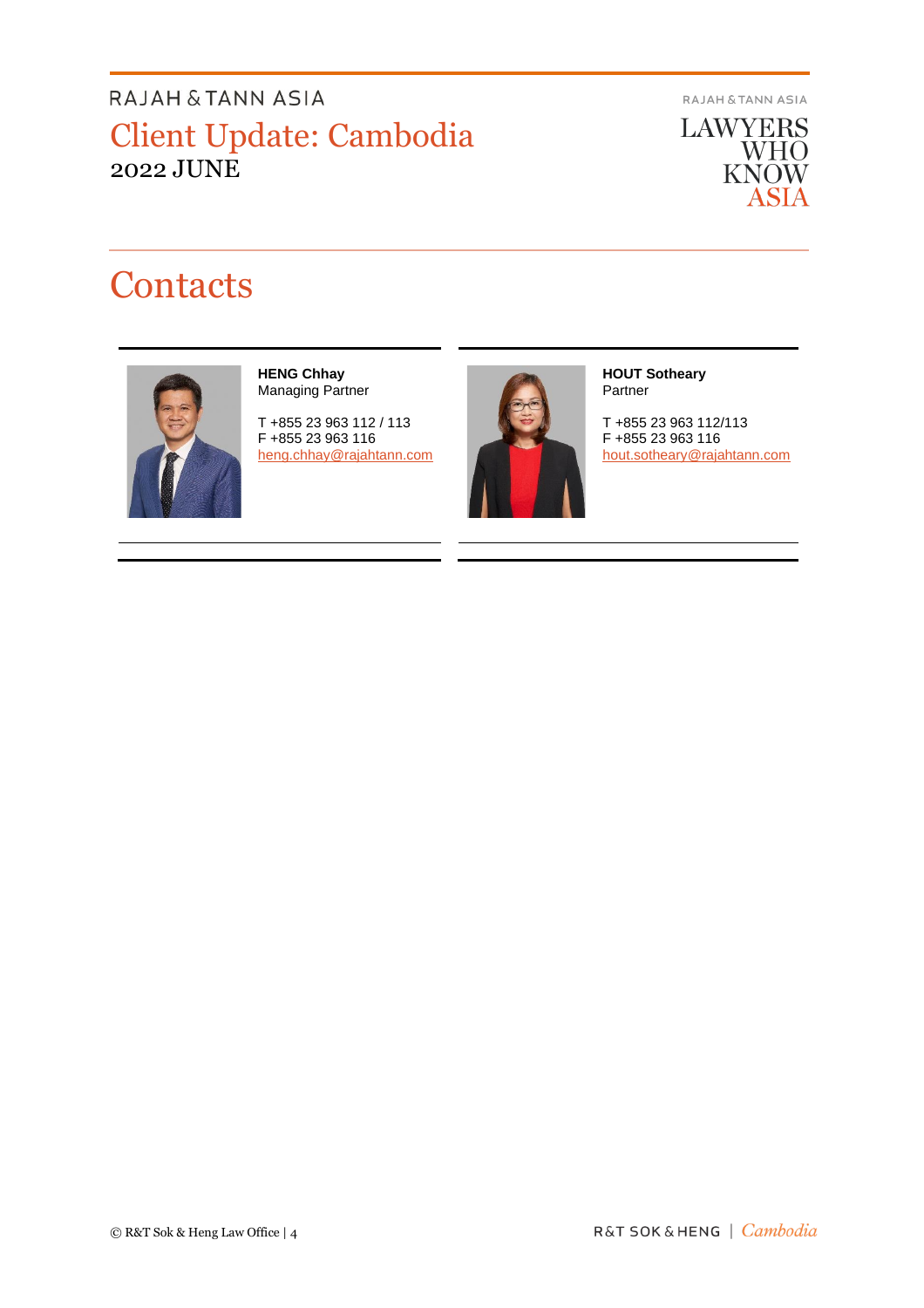RAJAH & TANN ASIA

**LAWYERS** WHO **KNOW** 

# Our Regional Contacts

RAJAH & TANN | Singapore **Rajah & Tann Singapore LLP** T +65 6535 3600 sg.rajahtannasia.com

#### R&T SOK&HENG | *Cambodia*

**R&T Sok & Heng Law Office** T +855 23 963 112 / 113 F +855 23 963 116 kh.rajahtannasia.com

RAJAH & TANN 立杰上海 SHANGHAI REPRESENTATIVE OFFICE | China

**Rajah & Tann Singapore LLP Shanghai Representative Office** T +86 21 6120 8818 F +86 21 6120 8820 cn.rajahtannasia.com

ASSEGAF HAMZAH & PARTNERS | Indonesia **Assegaf Hamzah & Partners**

#### **Jakarta Office**

T +62 21 2555 7800 F +62 21 2555 7899

#### **Surabaya Office**

T +62 31 5116 4550 F +62 31 5116 4560 www.ahp.co.id

## RAJAH & TANN  $|$  *Lao PDR*

**Rajah & Tann (Laos) Co., Ltd.** T +856 21 454 239 F +856 21 285 261 la.rajahtannasia.com

### **CHRISTOPHER & LEE ONG** | Malaysia

**Christopher & Lee Ong** T +60 3 2273 1919 F +60 3 2273 8310 www.christopherleeong.com

#### RAJAH & TANN  $\mid$  *Myanmar*

**Rajah & Tann Myanmar Company Limited** T +95 1 9345 343 / +95 1 9345 346 F +95 1 9345 348 mm.rajahtannasia.com

### **GATMAYTAN YAP PATACSIL**

**GUTIERREZ & PROTACIO (C&G LAW)** | *Philippines* **Gatmaytan Yap Patacsil Gutierrez & Protacio (C&G Law)**  T +632 8894 0377 to 79 / +632 8894 4931 to 32 F +632 8552 1977 to 78 www.cagatlaw.com

### RAJAH & TANN | *Thailand*

**R&T Asia (Thailand) Limited** T +66 2 656 1991 F +66 2 656 0833 th.rajahtannasia.com

#### RAJAH & TANN LCT LAWYERS | *Vietnam* **Rajah & Tann LCT Lawyers**

#### **Ho Chi Minh City Office**

T +84 28 3821 2382 / +84 28 3821 2673 F +84 28 3520 8206

#### **Hanoi Office**

T +84 24 3267 6127 F +84 24 3267 6128 www.rajahtannlct.com

Rajah & Tann Asia is a network of legal practices based in Asia.

Member firms are independently constituted and regulated in accordance with relevant local legal requirements. Services provided by a member firm are governed by the terms of engagement between the member firm and the client.

This Update is solely intended to provide general information and does not provide any advice or create any relationship, whether legally binding or otherwise. Rajah & Tann Asia and its member firms do not accept, and fully disclaim, responsibility for any loss or damage which may result from accessing or relying on this Update.